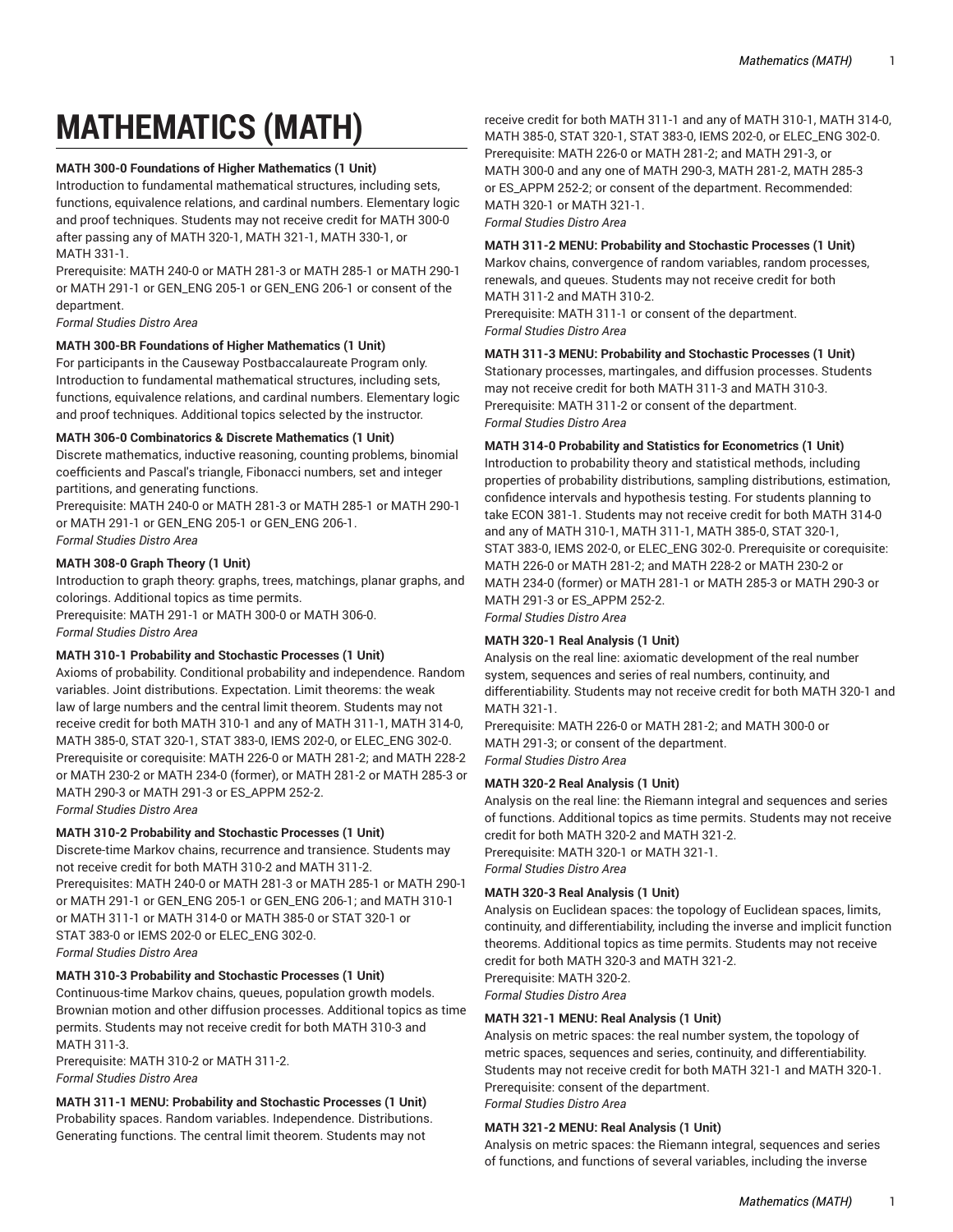and implicit function theorems. Students may not receive credit for both MATH 321-2 and either MATH 320-2 or MATH 320-3. Prerequisite: MATH 321-1. *Formal Studies Distro Area*

## **MATH 321-3 MENU: Real Analysis (1 Unit)**

Lebesgue measure and the Lebesgue integral. Additional topics as time permits.

Prerequisite: MATH 321-2. *Formal Studies Distro Area*

## **MATH 325-0 Complex Analysis (1 Unit)**

Complex numbers. Analytic functions. Cauchy's theorem and the Cauchy integral formula. Series. Residues. Students may not receive credit for both MATH 325-0 and either MATH 382-0 or ES\_APPM 312-0. Prerequisites: MATH 226-0 or MATH 281-2; and MATH 228-2 or MATH 230-2 or MATH 234-0 (former) or MATH 281-2 or MATH 285-3 or MATH 290-3 or MATH 291-3 or ES\_APPM 252-2; and MATH 240-0 or MATH 281-3 or MATH 285-1 or MATH 290-1 or MATH 291-1 or GEN\_ENG 205-1 or GEN\_ENG 206-1.

*Formal Studies Distro Area*

## **MATH 327-0 Mechanics for Mathematicians (1 Unit)**

Fundamental mathematical ideas arising in classical mechanics: Newtonian mechanics, Lagrangian formalism and the calculus of variations, motion with constraints, symmetries and conservation laws, Hamiltonian mechanics, and Liouville's theorem. No prior knowledge of physics required. Students may not receive credit for MATH 327-0 after taking PHYSICS 330-1.

Prerequisites: MATH 226-0 or MATH 281-3; and MATH 228-2 or MATH 230-2 or MATH 234-0 (former) or MATH 281-2 or MATH 285-3 or MATH 290-3 or MATH 291-3 or ES\_APPM 252-2; and MATH 240-0 or MATH 281-3 or MATH 285-1 or MATH 290-1 or MATH 291-1 or GEN\_ENG 205-1 or GEN\_ENG 206-1.

*Formal Studies Distro Area Interdisciplinary Distro -* [See Rules](https://catalogs.northwestern.edu/undergraduate/arts-sciences/#schoolrequirementstext) *(*[https://catalogs.northwestern.edu/undergraduate/arts-sciences/](https://catalogs.northwestern.edu/undergraduate/arts-sciences/#schoolrequirementstext) [#schoolrequirementstext](https://catalogs.northwestern.edu/undergraduate/arts-sciences/#schoolrequirementstext)*) Natural Sciences Distro Area*

# **MATH 330-1 Abstract Algebra (1 Unit)**

Group theory. Students may not receive credit for both MATH 330-1 and MATH 331-1.

Prerequisite: MATH 291-1 or MATH 300-0. *Formal Studies Distro Area*

## **MATH 330-2 Abstract Algebra (1 Unit)**

Ring theory, including polynomial rings. Students may not receive credit for both MATH 330-2 and MATH 331-2. Prerequisite: MATH 330-1 or MATH 331-1. *Formal Studies Distro Area*

# **MATH 330-3 Abstract Algebra (1 Unit)**

Field theory and Galois theory. Students may not receive credit for both MATH 330-3 and MATH 331-3. Prerequisite: MATH 330-2 or MATH 331-2. *Formal Studies Distro Area*

# **MATH 331-1 MENU: Abstract Algebra (1 Unit)**

Group theory, including the Sylow theorems. Students may not receive credit for both MATH 331-1 and MATH 330-1. Prerequisite: consent of the department. *Formal Studies Distro Area*

# **MATH 331-2 MENU: Abstract Algebra (1 Unit)**

Ring theory, including polynomial rings. Module theory, including canonical forms of operators on vector spaces. Students may not receive credit for both MATH 331-2 and MATH 330-2. Prerequisite: MATH 331-1.

## *Formal Studies Distro Area*

## **MATH 331-3 MENU: Abstract Algebra (1 Unit)**

Field theory and Galois theory. Students may not receive credit for both MATH 331-3 and MATH 330-3. Prerequisite: MATH 331-2. *Formal Studies Distro Area*

## **MATH 334-0 Linear Algebra: Second Course (1 Unit)**

Vector spaces. Linear maps. Eigenvalues, eigenvectors and invariant subspaces. Inner product spaces. Canonical forms of operators on real and complex vector spaces. Prerequisite: MATH 300-0 or MATH 291-2.

*Formal Studies Distro Area*

## **MATH 336-1 Introduction to the Theory of Numbers (1 Unit)**

Divisibility and prime numbers. Congruences. Quadratic reciprocity. Diophantine equations.

Prerequisite: MATH 228-1 or MATH 230-1 or MATH 281-1 or MATH 285-2 or MATH 290-2 or MATH 291-2 or ES\_APPM 252-1. *Formal Studies Distro Area*

## **MATH 336-2 Introduction to the Theory of Numbers (1 Unit)**

Topics in analytic and algebraic number theory. Prerequisite: MATH 336-1. *Formal Studies Distro Area*

## **MATH 340-0 Geometry (1 Unit)**

Axioms for Euclidean geometry. Non-Euclidean geometry. Projective geometry. Introduction of coordinate systems from the axioms. Quadrics. Erlangen program. Introduction to plane algebraic curves. Prerequisite: MATH 300-0 or MATH 291-1. *Formal Studies Distro Area*

## **MATH 342-0 Introduction to Differential Geometry (1 Unit)**

Differential geometry of curves and surfaces in three-dimensional space: curves, regular surfaces, the Gauss map, and additional topics as time permits.

Prerequisites: MATH 226-0 or MATH 281-2; and MATH 228-2 or MATH 230-2 or MATH 234-0 (former) or MATH 281-2 or MATH 285-3 or MATH 290-3 or MATH 291-3 or ES\_APPM 252-2; and MATH 240-0 or MATH 281-3 or MATH 285-1 or MATH 290-1 or MATH 291-1 or GEN\_ENG 205-1 or GEN\_ENG 206-1. *Formal Studies Distro Area*

## **MATH 344-1 Introduction to Topology (1 Unit)**

Topological spaces, continuity, connectedness, compactness, countability and separation axioms. Prerequisite: MATH 320-1 or MATH 321-1. *Formal Studies Distro Area*

## **MATH 344-2 Introduction to Topology (1 Unit)**

The fundamental group. Classification of covering spaces. Additional topics as permits.

Prerequisites: MATH 344-1, and either MATH 330-1 or MATH 331-1. *Formal Studies Distro Area*

# **MATH 351-0 Fourier Analysis and Boundary Value Problems (1 Unit)**

Fourier series with applications to partial differential equations arising in physics and engineering. Students may not receive credit for both MATH 351-0 and any of MATH 381-0, MATH 360-2, or ES\_APPM 311-2. Prerequisite: MATH 250-0 or MATH 281-3 or MATH 360-1 or GEN\_ENG 206-4 or GEN\_ENG 206-4. *Formal Studies Distro Area*

**MATH 353-0 Qualitative Theory of Differential Equations (1 Unit)** Qualitative theory of ordinary differential equations: linear systems, phase portraits, periodic solutions, stability theory, Lyapunov functions,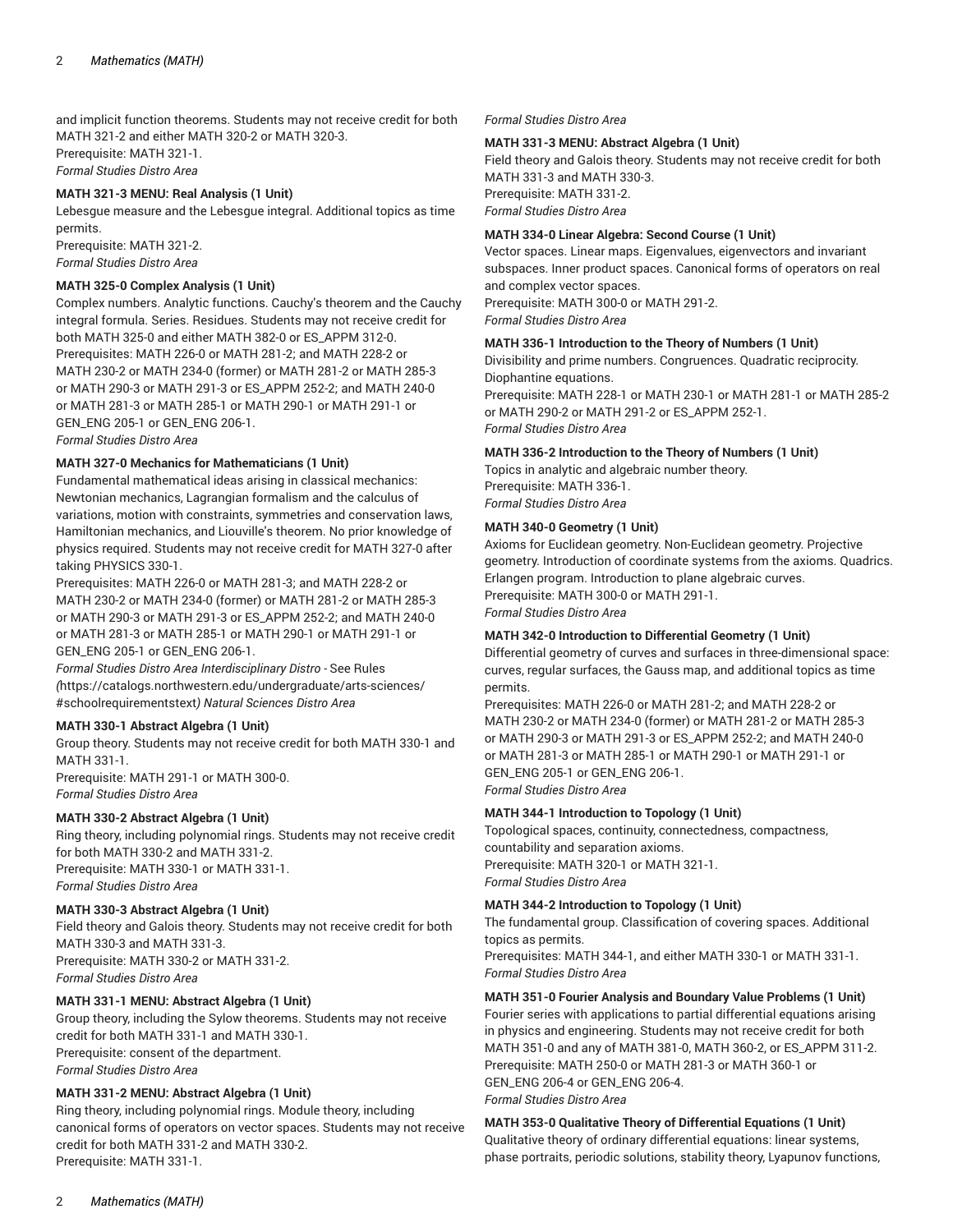and chaos. Students may not receive credit for both MATH 353-0 and MATH 360-2.

Prerequisite: MATH 250-0 or MATH 281-3 or MATH 360-1 or GEN\_ENG 205-4 or GEN\_ENG 206-4. *Formal Studies Distro Area*

# **MATH 360-1 MENU: Applied Analysis (1 Unit)**

Linear ordinary differential equations, systems of linear ordinary differential equations, and applications. Students may not receive credit for both MATH 360-1 and any of MATH 250-0, MATH 281-3, GEN\_ENG 205-4, GEN\_ENG 206-4.

Prerequisite: MATH 226-0 or MATH 281-2; and MATH 290-3 or MATH 291-3.

*Formal Studies Distro Area*

# **MATH 360-2 MENU: Applied Analysis (1 Unit)**

Qualitative analysis of systems of ordinary differential equations. Linear partial differential equations. Fourier series and orthogonal functions. Applications. Students may not receive credit for both MATH 360-2 and any of MATH 381-0, MATH 351-0, or ES\_APPM 311-2. Prerequisite: MATH 360-1.

*Formal Studies Distro Area*

# **MATH 368-0 Introduction to Optimization (1 Unit)**

Methods and concepts of optimization theory: linear programming, duality, convexity, and Kuhn-Tucker theory.

Prerequisites: MATH 226-0 or MATH 281-2; and MATH 291-3, or MATH 300-0 and one of MATH 228-2, MATH 230-2, MATH 234-0 (former), MATH 281-2, MATH 285-3, MATH 290-3, or ES\_APPM 252-2. *Formal Studies Distro Area*

## **MATH 370-0 Mathematical Logic (1 Unit)**

Mathematical formulation and rigorous discussion of logical systems, particularly the propositional calculus and the functional calculi of first and second order. Well-formed formulae, formal languages, proofs, tautologies, effective procedures, deduction theorems, axiom schemata. Prerequisite: MATH 300-0 or MATH 291-3 or consent of the instructor. *Formal Studies Distro Area*

## **MATH 410-1 Analysis (1 Unit)**

Real analysis. Topological spaces, metric spaces. Lebesque measure and integration. Function spaces, including Banach and Hilbert spaces. Elementary functional analysis. Weak convergence.

## **MATH 410-2 Analysis (1 Unit)**

Real analysis. Topological spaces, metric spaces. Lebesque measure and integration. Function spaces, including Banach and Hilbert spaces. Elementary functional analysis. Weak convergence.

## **MATH 410-3 Introduction to Modern Analysis (1 Unit)**

Complex analysis. Holomorphic functions, Cauchy's theorem, power series, harmonic functions, conformal mapping, analytic continuation.

## **MATH 413-1 Functions of a Complex Variable (1 Unit)**

Holomorphic functions: theorems of Cauchy, Morera, and Rouché residue and open mapping theorems; harmonic and entire functions; analytic continuation; conformal mapping. Schlicht functions, functions of several complex variables, Hp spaces, and complex manifolds.

## **MATH 414-0 Abstract Riemann Surfaces (1 Unit)**

Abstract Riemann Surfaces, differential forms, Poincare-Hopf formula, algebraic curves Riemann-Hurwitz formula, Riemann-Roch formula and applications, Jacobi variety and Abel theorem, and Uniformization theorem.

## **MATH 415-1 Functional Analysis (1 Unit)**

Topological groups and topological vector spaces; Banach spaces, linear functionals, and operators; applications to functional equations.

## **MATH 415-2 Functional Analysis (1 Unit)**

Topological groups and topological vector spaces; Banach spaces, linear functionals, and operators; applications to functional equations.

## **MATH 420-1 Partial Differential Equations (1 Unit)**

Introduction to basic differential equations, with emphasis on the theory of partial differential equations.

Prerequisites: Advanced calculus and linear algebra or permission of instructor.

## **MATH 420-2 Partial Differential Equations (1 Unit)**

Introduction to basic differential equations, with emphasis on the theory of partial differential equations.

Prerequisites: Advanced calculus and linear algebra or permission of instructor.

## **MATH 420-3 Partial Differential Equations (1 Unit)**

Introduction to basic differential equations, with emphasis on the theory of partial differential equations.

Prerequisites: Advanced calculus and linear algebra or permission of instructor.

## **MATH 425-1 Partial Differential Equations II (1 Unit)**

Nonlinear elliptic differential equations, nonlinear hyperbolic differential equations, pseudodifferential operators, and other topics.

## **MATH 425-2 Partial Differential Equations II (1 Unit)**

Nonlinear elliptic differential equations, nonlinear hyperbolic differential equations, pseudodifferential operators, and other topics.

## **MATH 425-3 Partial Differential Equations II (1 Unit)**

Nonlinear elliptic differential equations, nonlinear hyperbolic differential equations, pseudodifferential operators, and other topics.

# **MATH 428-0 Geometric Measure Theory & Applications (1 Unit)**

General measure theory, Hausdorff measure, area and co-area formulas, Sobolev functions, BV functions and set of finite perimeter, Gauss-Green theorem, differentiability and approximation, applications.

# **MATH 429-0 Fourier Analysis (1 Unit)**

A short overview of classical Fourier analysis on the circle. Selected topics about Fourier analysis on the line and in Euclidean space. Prerequisite: Permission of instructor.

## **MATH 430-1 Dynamical Systems (1 Unit)**

Qualitative theory of differentiable dynamical systems, emphasizing global properties such as structural stability theorems.

## **MATH 430-2 Dynamical Systems (1 Unit)**

Qualitative theory of differentiable dynamical systems, emphasizing global properties such as structural stability theorems.

## **MATH 430-3 Dynamical Systems (1 Unit)**

Qualitative theory of differentiable dynamical systems, emphasizing global properties such as structural stability theorems.

## **MATH 435-0 Ergodic Theory (1 Unit)**

Introduction to abstract ergodic theory, focusing on the asymptotic behavior of measure preserving transformations. Topics to be covered include: measure preserving transformations and flows, convergence theorems, recurrence properties, isomorphism invariants, and applications to problems in number theory, probability, and combinatorics.

Prerequisite: MATH 410-1.

## **MATH 438-3 Interdisciplinary Nonlinear Dynamics (1 Unit)**

First quarter: Example-oriented survey of nonlinear dynamical systems, including chaos, combining numerical, analytical and geometrical approaches to differential chaos, combining numerical, analytical and geometrical approaches to differential equations. Second and third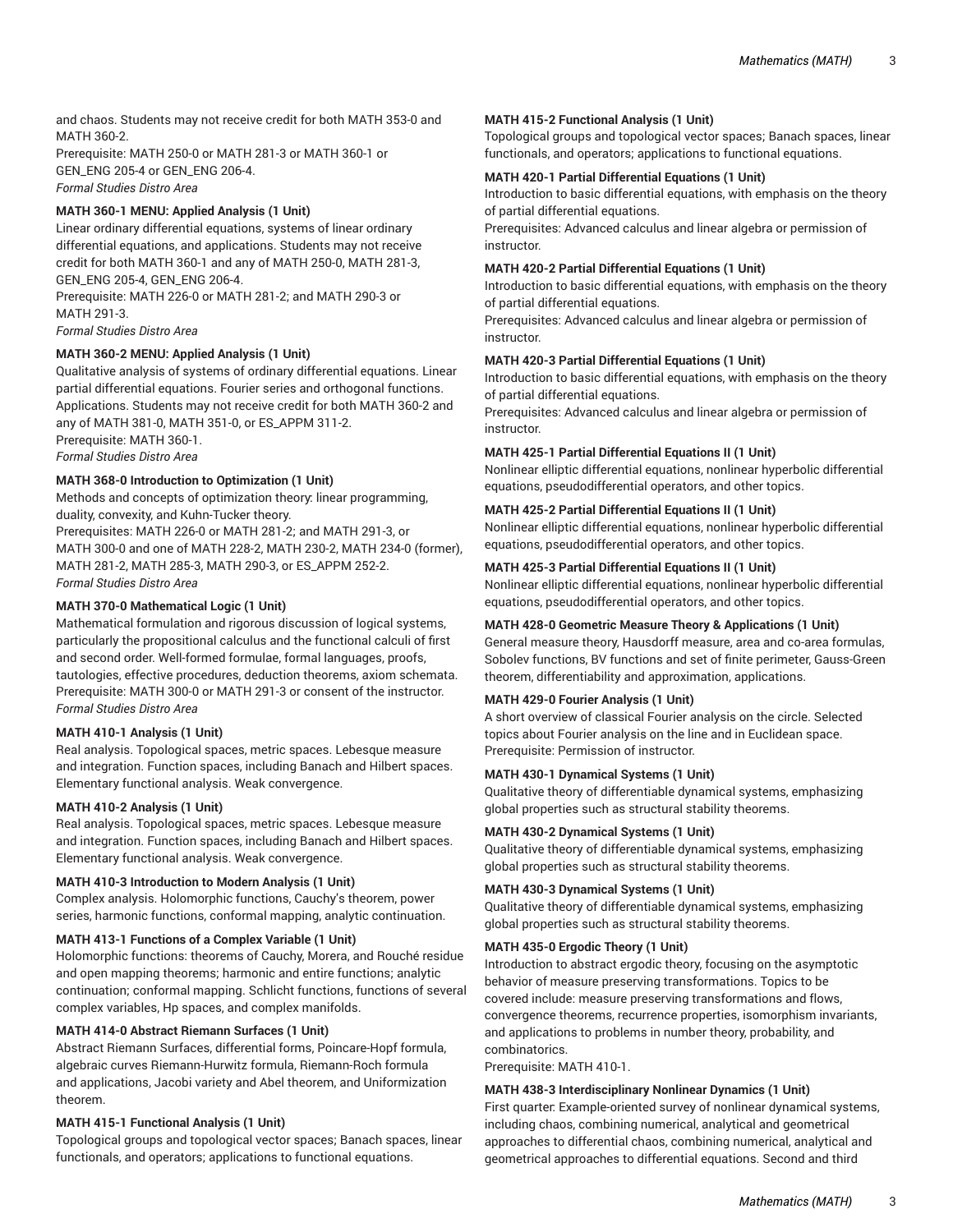quarters: Interdisciplinary theoretical, computational and experimental projects involving complex systems in science and engineering directed by cross-disciplinary faculty teams.

## **MATH 440-1 Geometry and Topology (1 Unit)**

Differentiable topology: differentiable manifolds; implicit function theorem and Sard's theorem; smooth vector bundles, tangent vectors, tensors, vector fields and flows. Lie derivatives, Lie groups and Lie algebras. Integral manifolds, Frobenius's theorem. Differential forms and the de Rham complex. Orientation, integration, Riemannian metrics, geodesics, exponential map.

## **MATH 440-2 Geometry and Topology (1 Unit)**

Algebraic topology: The fundamental group of a space, covering spaces, and the Van-Kampen theorem. Singular homology, Mayer-Vietoris, degree and Euler characteristic.

# **MATH 440-3 Geometry and Topology (1 Unit)**

de Rham cohomology, Mayer-Vietoris, Poincare' duality, singular homology and cohomology. Cohomolgy of cell complexes, simplicial cohomology, Cech cohomology. Cup product; sheaves. Prerequisite: MATH 440-2.

# **MATH 444-0 Hamiltonian Dynamics and Symplectic Geometry (1 Unit)**

Symplectic structure and cotagent bundle. Hamiltonian flow and their invariants. Integrable systems and stability. Lagrangian intersection theory and symplectic fixed points theorems. Arnold conjecture on ntorus.

#### **MATH 445-1 Differential Geometry (1 Unit)**

Riemannian geometry: connections, geodesics, completeness, Jacobi fields, exponential map, constant curvature.

## **MATH 445-2 Differential Geometry (1 Unit)**

Hodge theory: connections, curvature, de Rham complex, Hodge decomposition, Kahler manifolds, Chern-Weil theorem.

## **MATH 445-3 Differential Geometry (1 Unit)**

Further topics: connections and curvature on principal and associated bundles; symplectic geometry, classical mechanics and geometric quantization; Dirac operators and index theorems.

## **MATH 450-1 Probability Theory & Stochastic Analysis (1 Unit)**

Probability spaces, random variables, distribution functions, conditional probability, laws of large numbers, and central limit theorem. Random walk, Markov chains, martingales, and stochastic processes.

## **MATH 450-2 Probability Theory and Stochastic Analysis (1 Unit)**

Random walk, Markov chains, martingales, and stochastic processes. Definition and properties of standard Brownian motion.

**MATH 450-3 Probability Theory and Stochastic Analysis (1 Unit)** Stochastic Integration and stochastic differential calculus, with applications to diffusion processes.

## **MATH 460-1 Algebraic Topology (1 Unit)**

Fundamental group and covering spaces.

## **MATH 460-2 Algebraic Topology (1 Unit)**

Simplical, singular, and cellular (co-) homology; universal coefficient and Kuenneth theorems.

Prerequisite: MATH 460-1.

## **MATH 460-3 Algebraic Topology (1 Unit)**

Cohomology rings and Poincare duality; Thom Isomorphism and characteristic classes. Prerequisite: MATH 460-2.

**MATH 465-1 Algebraic Topology II (1 Unit)**

Cohomology theories and operations, homotopy and obstruction theory, and CW complexes; spectral sequences. Multiple registrations allowed.

# **MATH 465-2 Algebraic Topology II (1 Unit)**

Cohomology theories and operations, homotopy and obstruction theory, and CW complexes; spectral sequences. Multiple registrations allowed.

#### **MATH 465-3 Algebraic Topology II (1 Unit)**

Cohomology theories and operations, homotopy and obstruction theory, and CW complexes; spectral sequences. Multiple registrations allowed.

#### **MATH 468-0 Homological Algebra (1 Unit)**

Exact sequences, Ext and Tor, and homological dimensions.

#### **MATH 470-1 Algebra (1 Unit)**

Free, permutation, solvable, simple, and linear groups. Actions of groups on sets; Sylow theorems. Rings and modules: polynomials and power series, Euclidean domains, PIDs, UFDs, and free and projective modules. Field and Galois theory. Extensions: algebraic, transcendental, normal, and integral. Splitting fields. Wedderburn theory. Commutative algebra: prime ideals; localization.

#### **MATH 470-2 Algebra (1 Unit)**

Extensions: algebraic, transcendental, normal, and integral. Splitting fields. Wedderburn theory.

#### **MATH 470-3 Algebra (1 Unit)**

Commutative algebra: prime ideals; localization. Homological algebra: linear algebra, abelian categories, complexes and homology, projective and injective resolutions, homotopies.

#### **MATH 477-0 Commutative Algebra (1 Unit)**

Research in commutative algebra: theory of depth (regular sequences, Koszul complexes), dimension theory, completions, Hilbert functions, Cohen-Macaulay modules, excellent rings, Hensel rings, and minimal resolutions.

Prerequisites: MATH 470-1, MATH 470-2, MATH 470-3 or equivalent.

## **MATH 478-0 Representation Theory (1 Unit)**

Topics in the representation theory and cohomology of finite and infinite groups, including compact and non-compact Lie groups.

#### **MATH 482-1 Algebraic Number Theory (1 Unit)**

The theory of global and local fields; various special topics. 2. Abelian Galois extensions of algebraic number fields (class field theory). Complex multiplication, other examples, and relations with geometry.

#### **MATH 482-2 Algebraic Number Theory (1 Unit)**

Abelian Galois extensions of algebraic number fields (class field theory). Complex multiplication, other examples, and relations with geometry.

#### **MATH 483-1 Algebraic Geometry (1 Unit)**

Introduction to classical and scheme theoretic methods of algebraic geometry. Algebraic vector bundles, sheaf cohomology, the Riemann-Roch theorem for curves, and intersection theory.

#### **MATH 483-2 Algebraic Geometry (1 Unit)**

Introduction to classical and scheme theoretic methods of algebraic geometry. Algebraic vector bundles, sheaf cohomology, the Riemann-Roch theorem for curves, and intersection theory.

#### **MATH 483-3 Algebraic Geometry (1 Unit)**

Introduction to classical and scheme theoretic methods of algebraic geometry. Algebraic vector bundles, sheaf cohomology, the Riemann-Roch theorem for curves, and intersection theory.

## **MATH 484-0 Lie Theory (1 Unit)**

Topics in the theory of Lie algebras and Lie groups including classification.

**MATH 485-1 Modular Forms (1 Unit)**